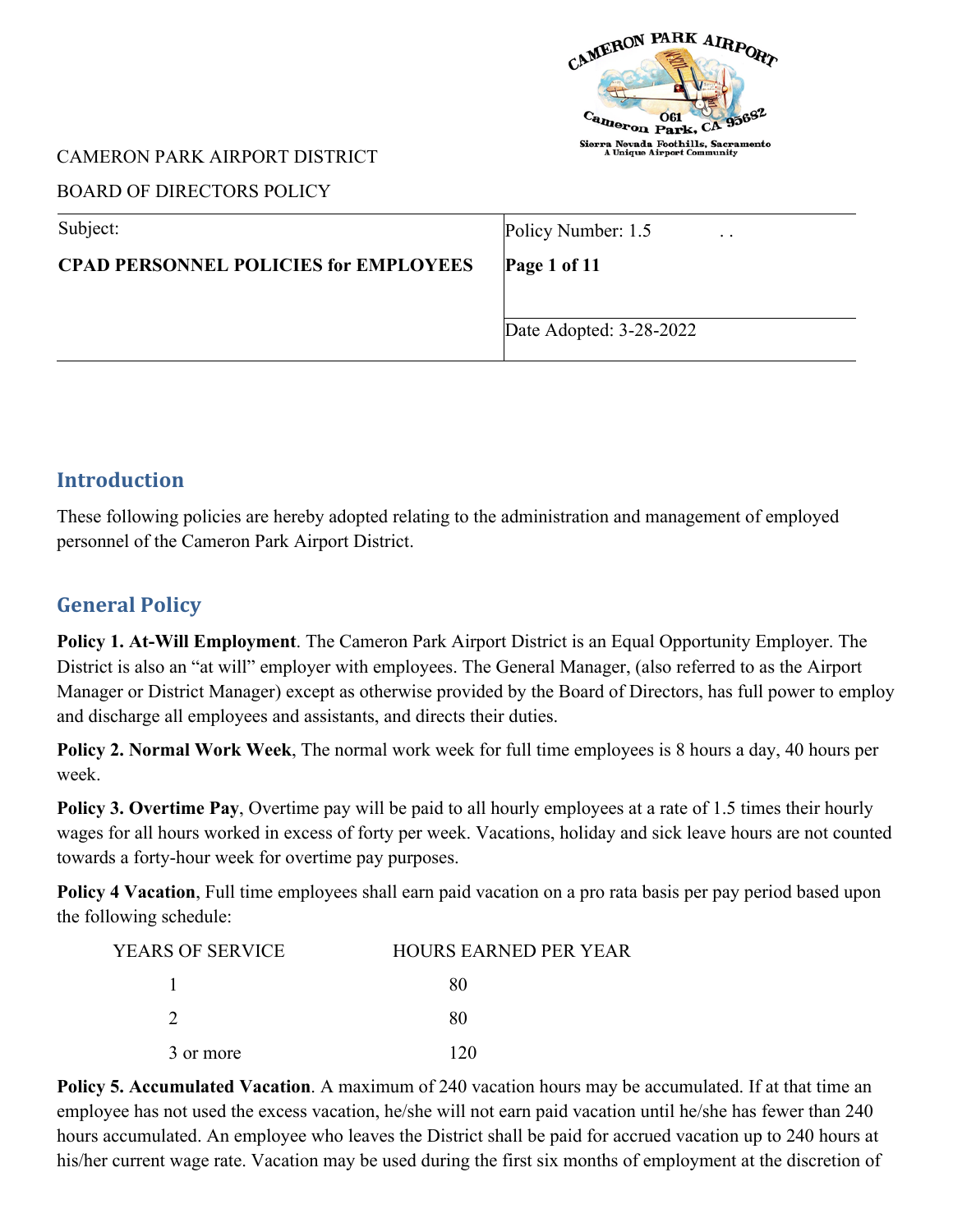

### BOARD OF DIRECTORS POLICY

| Subject:                                     | Policy Number: 1.5<br>$\ddot{\phantom{0}}$ |
|----------------------------------------------|--------------------------------------------|
| <b>CPAD PERSONNEL POLICIES for EMPLOYEES</b> | Page 2 of 11                               |
|                                              |                                            |
|                                              | Date Adopted: 3-28-2022                    |
|                                              |                                            |

the Manager. Vacation must be scheduled in advance and approved by the Manager. The Manager's vacation and/or compensatory time must be scheduled in advance and approved by the President or Vice-President.

**Policy 6. Availability**. Excessive absenteeism is a detriment to the operations of the Airport, and an inconvenience to those who must cover for an absent employee. The District will therefore keep a record of availability of each employee for his or her scheduled shift. If, within any six month interval, an employee has three (3) separate occasions where he or she is unavailable for work because of failure to show without notification, or inability to contact when scheduled on call, that person shall be considered unfit for his/her position. At the Manager's discretion, the employee may be placed on probation, issued a written warning, suspended, or terminated.

**Policy 7. Jury Duty**. Jury duty time off with a regular day's pay shall be granted to employees for each scheduled work day spent in court by a summons to appear, up to a maximum of two weeks. The summons and a "Time Released Note" from the Clerk of the Court are required for Manager's authorization.

**Policy 8. Absence Without Pay**. Absence without pay may be granted at employee's request at the discretion of the Manager

**Policy 9. Full Time Employees – Holiday Pay**, Holiday pay is paid at regular time for the following days: New Year's Day, Memorial Day, 4th of July, Labor Day, Thanksgiving Day, Day after Thanksgiving, Christmas Day, and two floating holidays, to be taken at eh discretion of the General Manager/Board.

Holidays that fall on Sunday will be observed on the following Monday. Holidays that fall on Saturday will be observed on the preceding Friday. All employees shall be paid at the standard rate for eight (8) hours during the eight holidays regardless of the work schedule. Employees who are scheduled to work holidays shall also receive their regular pay for that day. The Manager will maintain a liberal leave policy for the day before Thanksgiving and the day before Christmas.

**Policy 10. Temporary/part time Employees**, Temporary and part-time employees shall not earn any paid vacation of sick leave. No pay shall be granted for Jury Duty. Absence without pay and compensatory time shall be at the discretion of the Manager.

Policy 11. **Employee Evaluations**, All employees shall be evaluated at least once a year by the General Manager and reviewed by the Board of Directors. The Airport Manager shall be evaluated annually by the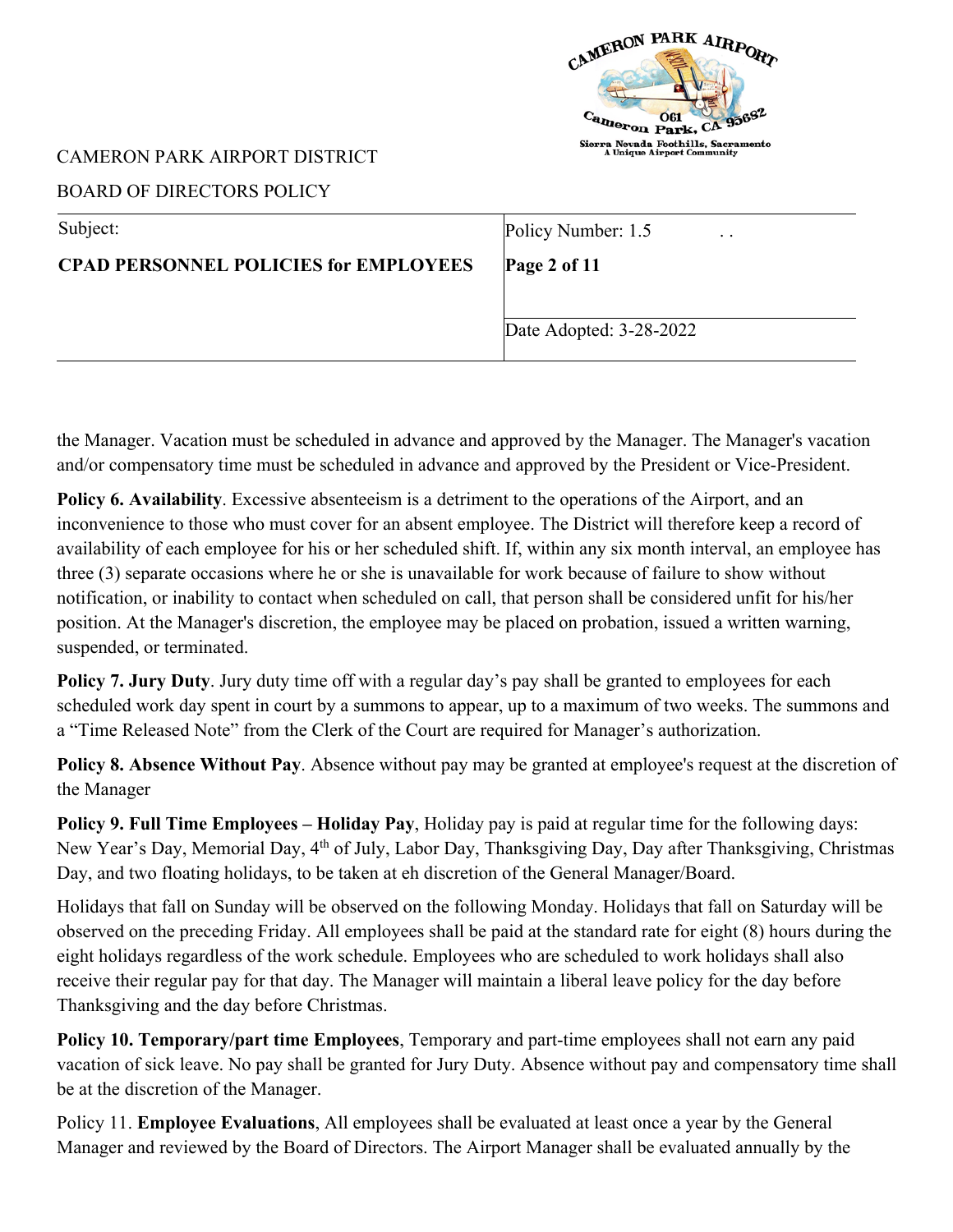

### BOARD OF DIRECTORS POLICY

| Subject:                                     | Policy Number: 1.5<br>$\cdot$ $\cdot$ |
|----------------------------------------------|---------------------------------------|
| <b>CPAD PERSONNEL POLICIES for EMPLOYEES</b> | Page $3$ of 11                        |
|                                              |                                       |
|                                              | Date Adopted: 3-28-2022               |

Board of Directors.

## **Policy 12. Unlawful Harassment**.

1. The Cameron Park Airport District prohibits sexual harassment and harassment because of race, religious creed, color, national origin, ancestry, physical handicap, medical condition, marital status, age, sexual orientation of any other basis protected by federal, state, or local law or ordinance or regulation. All such harassment is unlawful. The District's anti-harassment policy applies to all persons involved in the operation of the District and prohibits unlawful harassment by any employee of the District, including supervisors and coworkers.

2. Prohibited unlawful harassment because of sex, race, ancestry, physical handicap, mental condition, marital status, age or any other protected basis includes, but is not limited to the following behavior:

a. Verbal conduct such as unwanted sexual advances, invitations or comments;

b. Written or visual conduct such as sexually suggestive or obscene letters, notes or invitations, derogatory and/or sexually-oriented posters, photography, cartoons, drawings or gestures;

c. Physical conduct such as assault, unwanted touching, blocking normal movement or interfering with work because of sex, race or and other protected basis;

d. Threats and demands to submit to sexual requests as a condition of continued employment, or to avoid some other loss, and offers of employment benefits in return for sexual favors; and

e. Retaliation for having reported or threatened to report harassment.

3. Policy Publicizing

a. All employees shall be informed of the District's unlawful harassment policy and complaint process prior to their need to know, and again when any complaint is filed. Also, said policy and complaint process shall be readily available to all employees and members of the general public utilizing the District's facilities and services.

b. All new employees shall be given a copy of the unlawful harassment policy at the time of hiring and said policy's contents shall be discussed with said employee at that time by the General Manager or his designated representative.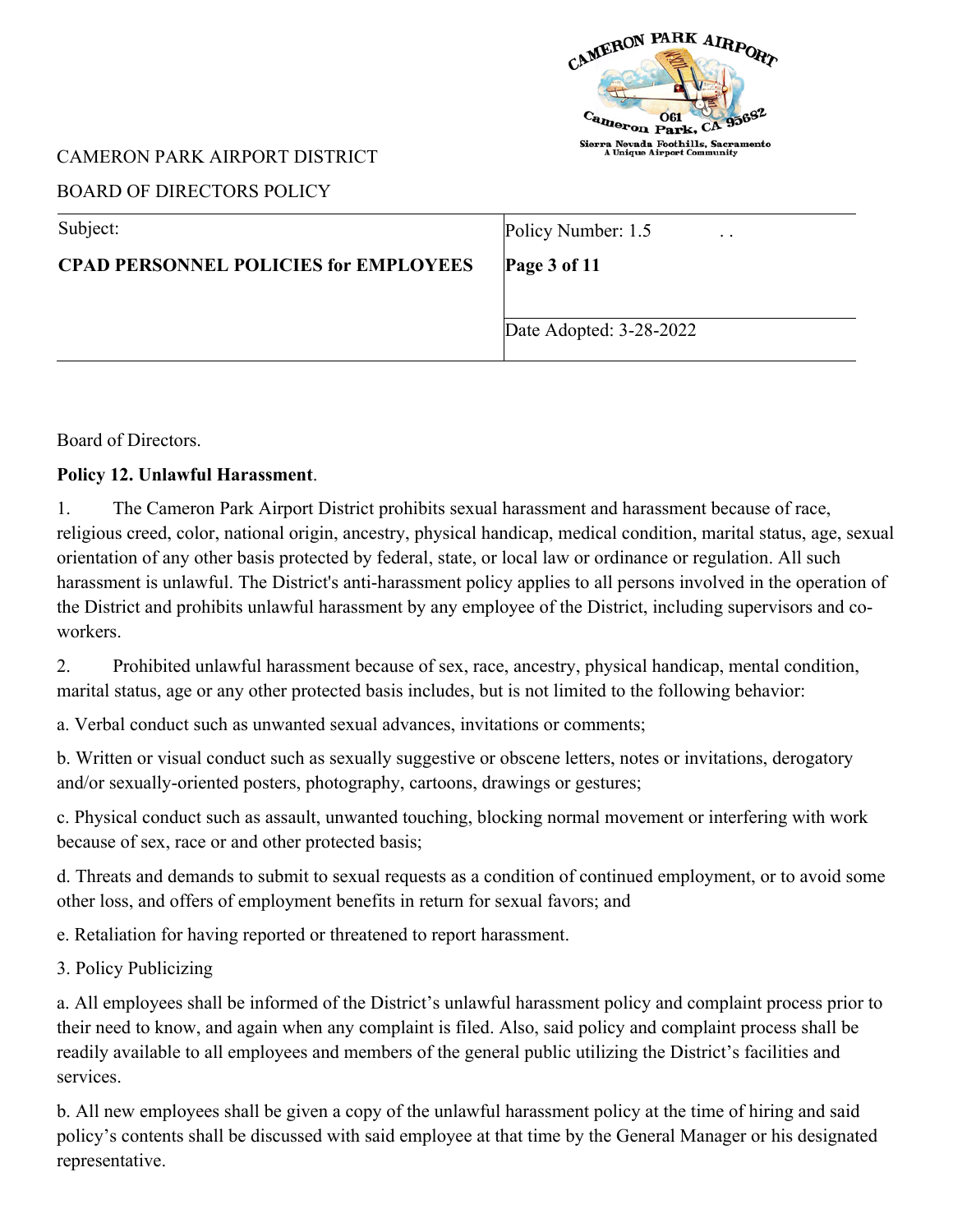

# BOARD OF DIRECTORS POLICY

c. Within three (3) working days after any complaint has been filed in accordance with this policy, a bulleting shall be prepared and distributed to all employees re-informing them of the District's unlawful harassment policy.

4. Complaint Process-Any employee who believes he is the victim of unlawful harassment may file a formal or informal confidential complaint without fear of reprisal or embarrassment.

a. An informal complaint is made verbally by the employee to the Manager, supervisor, or to the Board.

b. A formal complaint is made in writing. The written complaint should be submitted by the employee to the immediate supervisor. Although submitting the formal complaint with said immediate supervisor is preferred, the employee is free to submit a formal complaint to the President of the Board of Directors if the employee's immediate supervisor is the General Manager and the General Manager is unavailable or personally involved in said complaint.

5. Complaint Response Process - When the Manager or Board receives a formal or informal unlawful harassment complaint they shall at all times maintain the confidentiality, to the greatest extent possible under the given circumstances, of the plaintiff,

a. Within three (3) days of the filing of a formal or informal complaint, even if it is withdrawn, an investigation shall be conducted by the General Manager. Said investigation shall be conducted by the President of the Board of Directors if the General Manager is unavailable or personally involved in said complaint.

b. A written record of any investigation of alleged unlawful harassment shall be maintained. Findings will be sent to the President of the Board of Directors

c. All discussions and any written record resulting form said investigation shall be kept confidential to the greatest extent possible under the given circumstances

d. The person initiating the complaint has the right to be accompanied by an advocate(s) when discussing alleged incidents. Said person shall be advised of this right prior to the commencement of such discussions.

6. Disciplinary Procedures and Sanctions- Upon conclusion of the investigation of an alleged unlawful harassment, appropriate action shall be taken by the General Manager of President of the Board of Directors against the where unlawful harassment is found. Whatever punishment is meted out to the harasser shall be made know to the victim of the harassment.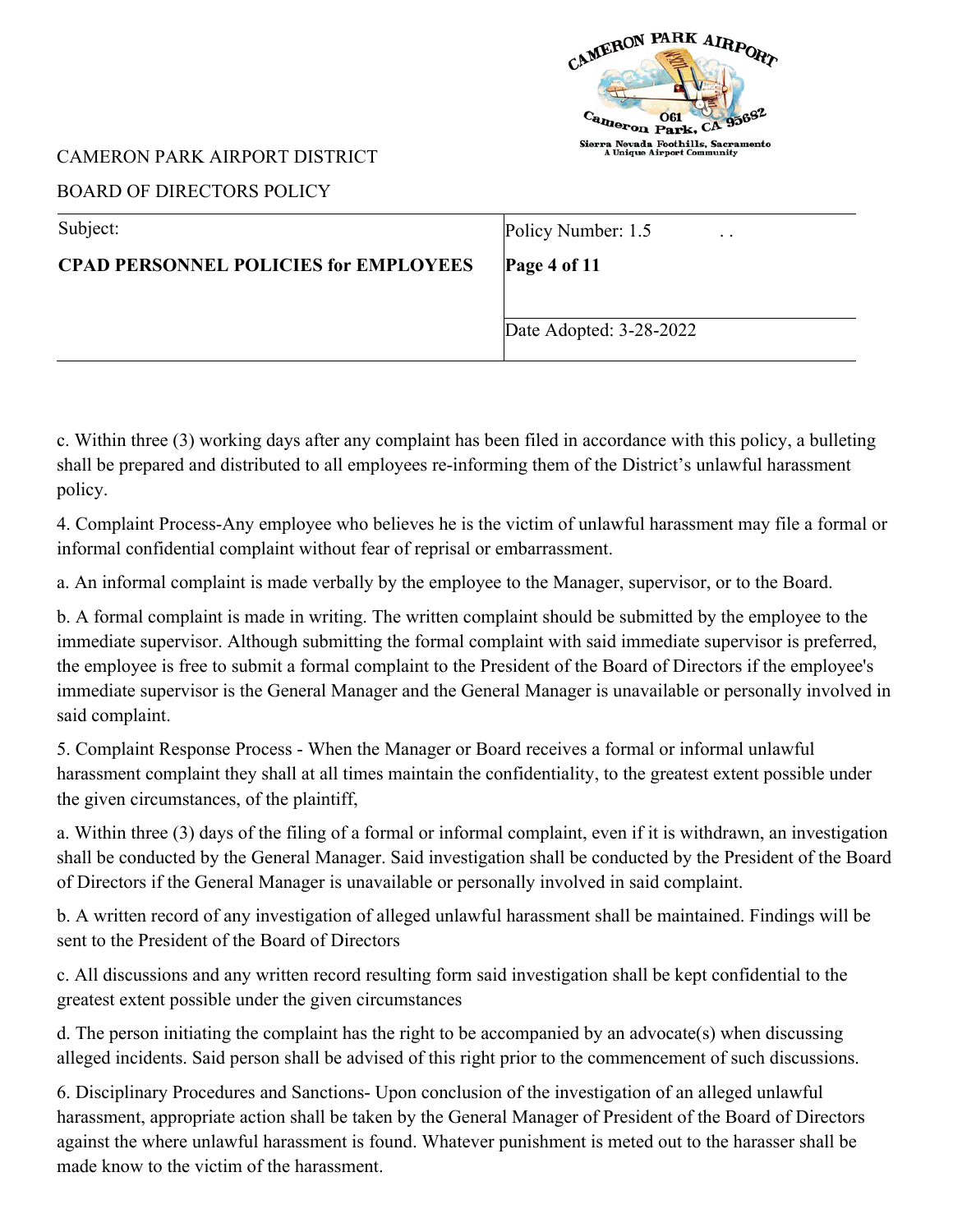

### BOARD OF DIRECTORS POLICY

| Subject:                                     | Policy Number: 1.5<br>$\ddot{\phantom{0}}$ |
|----------------------------------------------|--------------------------------------------|
| <b>CPAD PERSONNEL POLICIES for EMPLOYEES</b> | Page 5 of $11$                             |
|                                              |                                            |
|                                              | Date Adopted: 3-28-2022                    |
|                                              |                                            |

a. Approximate action shall be taken to remedy the victim's loss, if any, resulting from the harassment. Making the employee whole may involve reinstatement, back pay, promotion etc.

b. Action taken to remedy an unlawful harassment situation shall be done in a manner so as to protect potential future victims.

c. Employees complaining of unlawful harassment shall be protected thereafter form any form of reprisal and/or retaliation.

**Policy 13. Rules of Conduct and Disciplinary Procedures**. The Board of Directors shall establish rules of conduct and disciplinary procedures for its employees.

**Policy 14. Confidential Information**. Information regarding a staff member, Board of Directors, customer, tenant, or vendor is not to be given out. ALL outside inquiries are to be directed to the attention of the General Manager or his designee.

Public Records information request forms should be completed and submitted to the General Manager or his designee before any information is released.

**Policy 15. Personnel Files**. Employees may inspect records that they have a lawful right to see, on off-duty time, and to take notes on any material contained therein. If you wish to inspect your file, please let your supervisor know so an appointment may be scheduled. If you wish copies made of any document, a reasonable fee will be charged.

Materials maintained in an employee's personnel file will be disclosed to anyone outside the District except upon prior written authorization of the employee, in compliance with a lawfully served subpoena or other authority upon prior approval of the District.

# **PROFESSIONAL CONDUCT**

You will conduct yourself in a manner that will not embarrass or discredit the good reputation of Cameron Park Airport District. You are expected to give loyal and efficient service and to cooperate in properly doing the work to which you are assigned. Remember your conduct on and off the job is a direct reflection of the Cameron Park Airport District.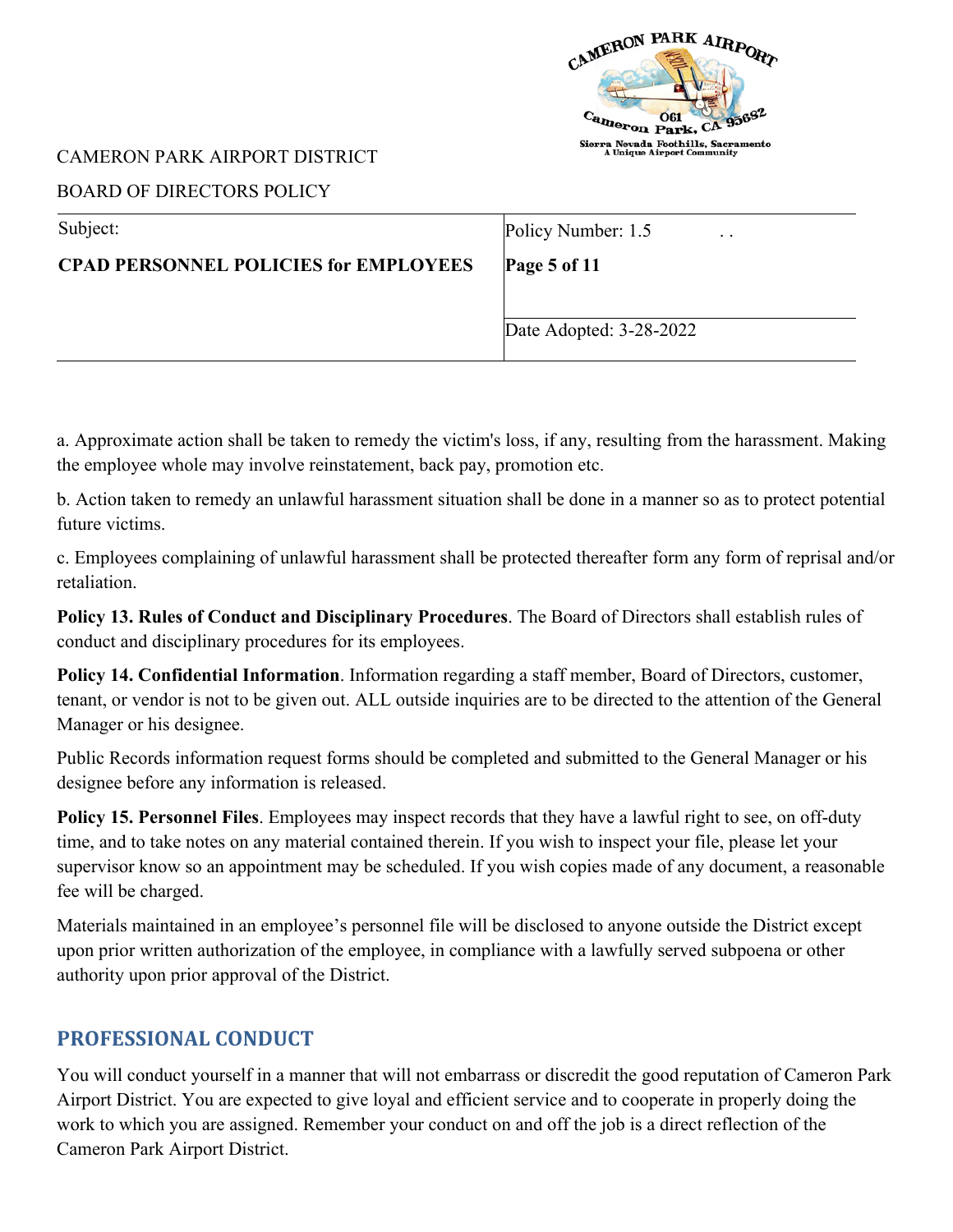

## BOARD OF DIRECTORS POLICY

| Subject:                                     | Policy Number: 1.5<br>$\cdot$ $\cdot$ |
|----------------------------------------------|---------------------------------------|
| <b>CPAD PERSONNEL POLICIES for EMPLOYEES</b> | Page 6 of $11$                        |
|                                              |                                       |
|                                              | Date Adopted: 3-28-2022               |
|                                              |                                       |

Because you represent the Cameron Park Airport District, the community's impression of you will often be their impression of our entire organization. In your relations with others whether they are co-workers, vendors, or customers you are asked to be courteous, tactful and fair.

# **STANDARDS OF CONDUCT**

Offenses which will result in progressive discipline, beginning with a written warning, include but are not limited to, those violations of group "B" of the District's work rules.

# **Group "A"**

Offenses which will result in immediate discharge include, but are not limited to, violations of this Group "A".

- 1. Proven theft.
- 2. Proven dishonesty.
- 3. Refusal to obey reasonable orders of Supervisor.
- 4. Fighting on District property.
- 5. Carelessness or misconduct, resulting in injury to other District personnel, visitors, or customers.

6. Intoxication, drinking, possession, use of, or sale of alcoholic beverages or illicit drugs on District premises, or and/in District owned or leased vehicles.

7. Giving out confidential information, or records, personal, resident, or employee records or information, to any unauthorized person

8. Falsification of personnel or other Records, falsification of testimony or any violation of the oath as a witness or party in any action, proceeding of hearing brought against the District, either directly or indirectly.

9. Possession of weapons on District premises or on, or in, District owned or leased vehicles

10. Allowing anyone other than District employees to be in, or on, any District owned or leased industrial vehicle or equipment (i.e. dump truck, loader, grader, snow blower), not including aircraft refueler trucks.

11. Engaging in deliberate sabotage, or acts of malicious mischief.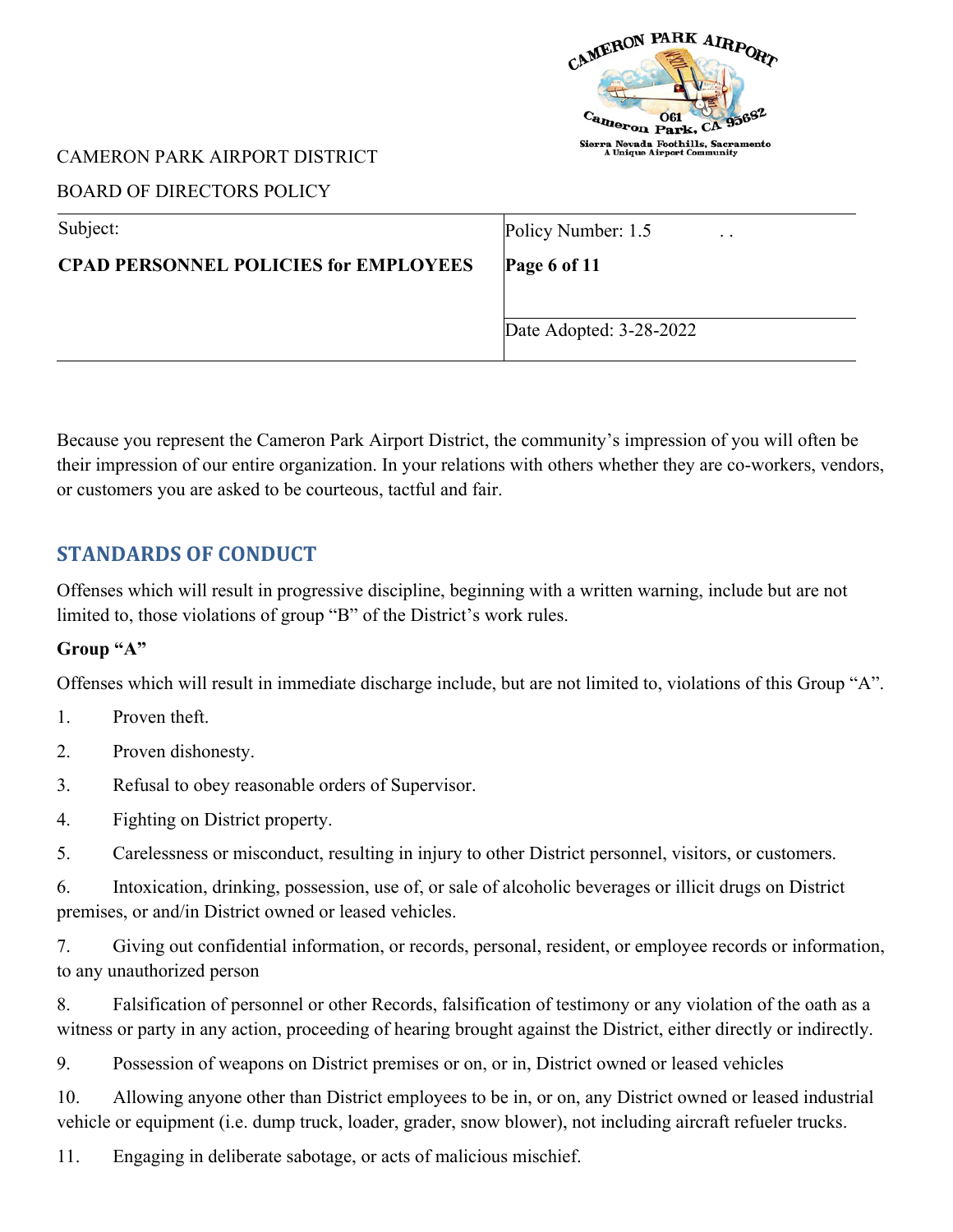

### BOARD OF DIRECTORS POLICY

| Subject:                                     | Policy Number: 1.5<br>$\cdot$ $\cdot$ |
|----------------------------------------------|---------------------------------------|
| <b>CPAD PERSONNEL POLICIES for EMPLOYEES</b> | Page 7 of 11                          |
|                                              |                                       |
|                                              | Date Adopted: 3-28-2022               |

- 12. Willful of gross mistreatment of tenants, clients, vendors, or co-workers
- 13. Involvement in two (2) at fault accidents
- 14. Any violation following the issuance of three (3) written warnings.

#### **Group "B"**

Offenses for which a warning will be issued include, but are not limited to, those violations of this Group "B". Any violation following issuance of three (3) written warnings will result in immediate discharge

- 1. Failure to follow timekeeping rules
- 2. Failure to begin work promptly at start of shift, and of meal period, and end of breaks
- 3. Failure to work until time designated as quitting time.
- 4. Absence from assigned work station during working time, without authorization of Supervisor.
- 5. Gambling on District premises.
- 6. Causing or creating any unsafe condition which could cause injury to anyone.
- 7. Disregard of safety rules or common safety practices.
- 8. Engaging in any personal work on District premises without prior management authorization

9. Using any District equipment of supplies without written authorization of management for other than District Business

- 10. Creating or contributing to unsanitary conditions
- 11. Failure to notify District of reason for absence from work by the scheduled starting time
- 12. Failure to keep office informed of you current address and telephone number
- 13. Smoking in any Cameron Park Airport District facility or vehicle
- 14. Personal use of any Cameron Park Airport District facility
- 15. Performing unreasonable personal business on District time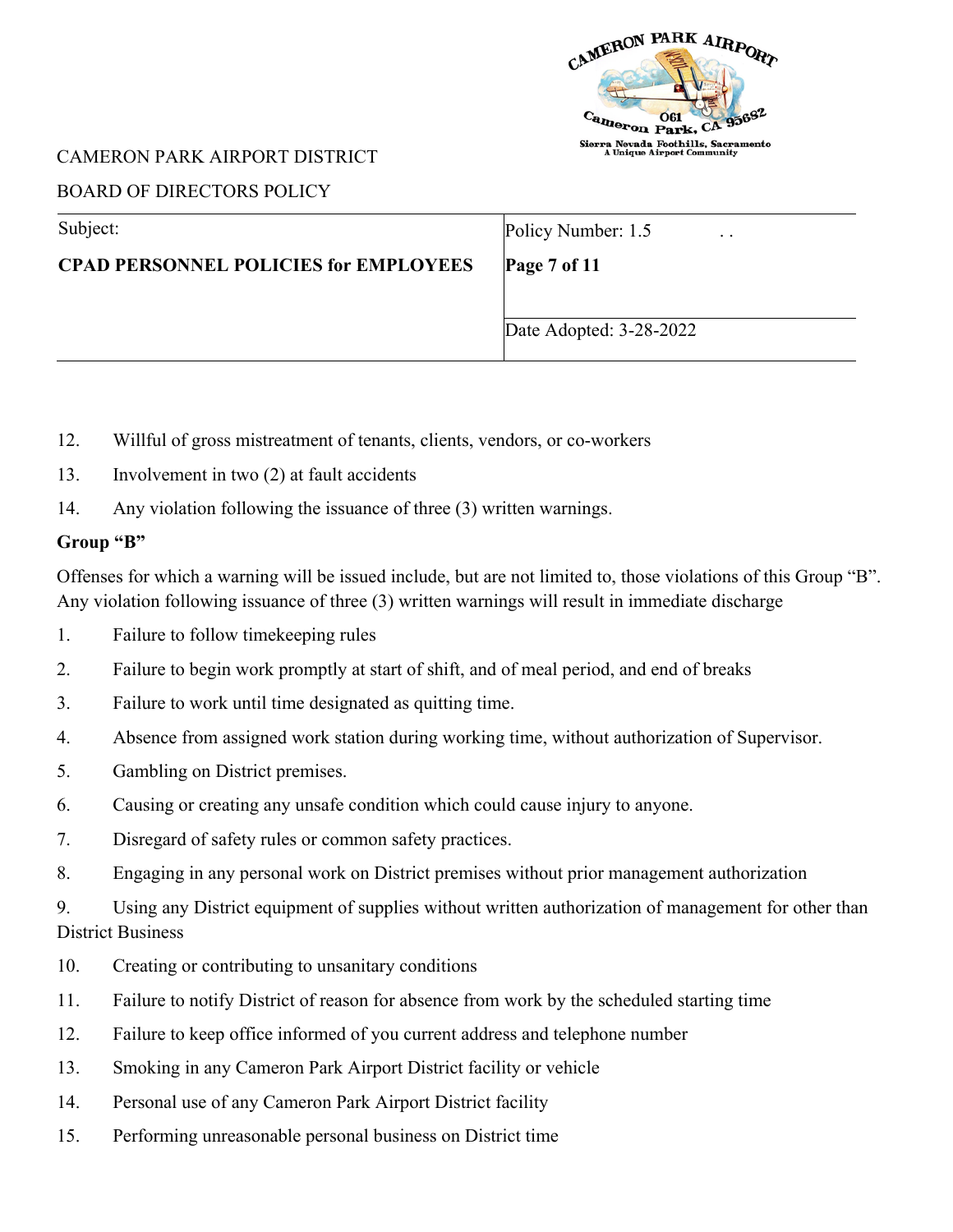

# BOARD OF DIRECTORS POLICY

| Subject:                                     | Policy Number: 1.5<br>$\cdot$ . |
|----------------------------------------------|---------------------------------|
| <b>CPAD PERSONNEL POLICIES for EMPLOYEES</b> | Page 8 of 11                    |
|                                              |                                 |
|                                              | Date Adopted: 3-28-2022         |

16. Personal use of District vehicles and equipment vehicles and equipment

17. Flying while on time clock and/or during normal duty hours, without prior permission of the General Manager

18. Failure to follow specific telephone usage as outlined

19. Any rude of offensive activities, which would create a hostile environment for tenants, customers, clients, vendors, or co-workers

# **SUBSTANCE ABUSE**

We are concerned about the use of alcohol in the work place. This concern is based upon the effect that the use of alcohol has on and employee's work performance, efficiency, safety and health and therefore seriously impairs the employee's value to the District. In addition, the use of alcohol on the job constitutes a potential danger to the welfare and safety of other employees and exposes the District to the risks of property loss or damage or injury to other persons.

Similarly the District requires and demands a work force and work place free of illegal substances (any drug (a) which is not legally obtainable or (b) which is legally obtainable but has not been legally obtained. The term includes prescribed drugs not legally obtained and prescribed drugs not being used for the prescribed purposes. It also includes marijuana.) This requirement is based upon the fact that any measurable amount of illegal drug may render the employee physically or mentally impaired. While the District recognizes its employee's right to their own lifestyle, the District will not accept the risk that on-the-job or off-the-job drug abuse by employees may cause or contribute to accidents or other job performance problems

Furthermore, the use or being under the influence of any legally obtained drugs by you while performing District business or while in a District facility is prohibited to the extent such use or influence may affect the safety of co-workers or members of the public, your job performance, or the safe or efficient operation of the District facility. The term "legal drug" includes prescribed mugs and over-the-counter drugs which have been legally prescribed or manufactured. Employees who feel or have been informed that the use of a legal drug may present a safety risk, are to report such drug use to your supervisor.

In order to provide employees some guidance concerning Unacceptable behavior, the following are strictly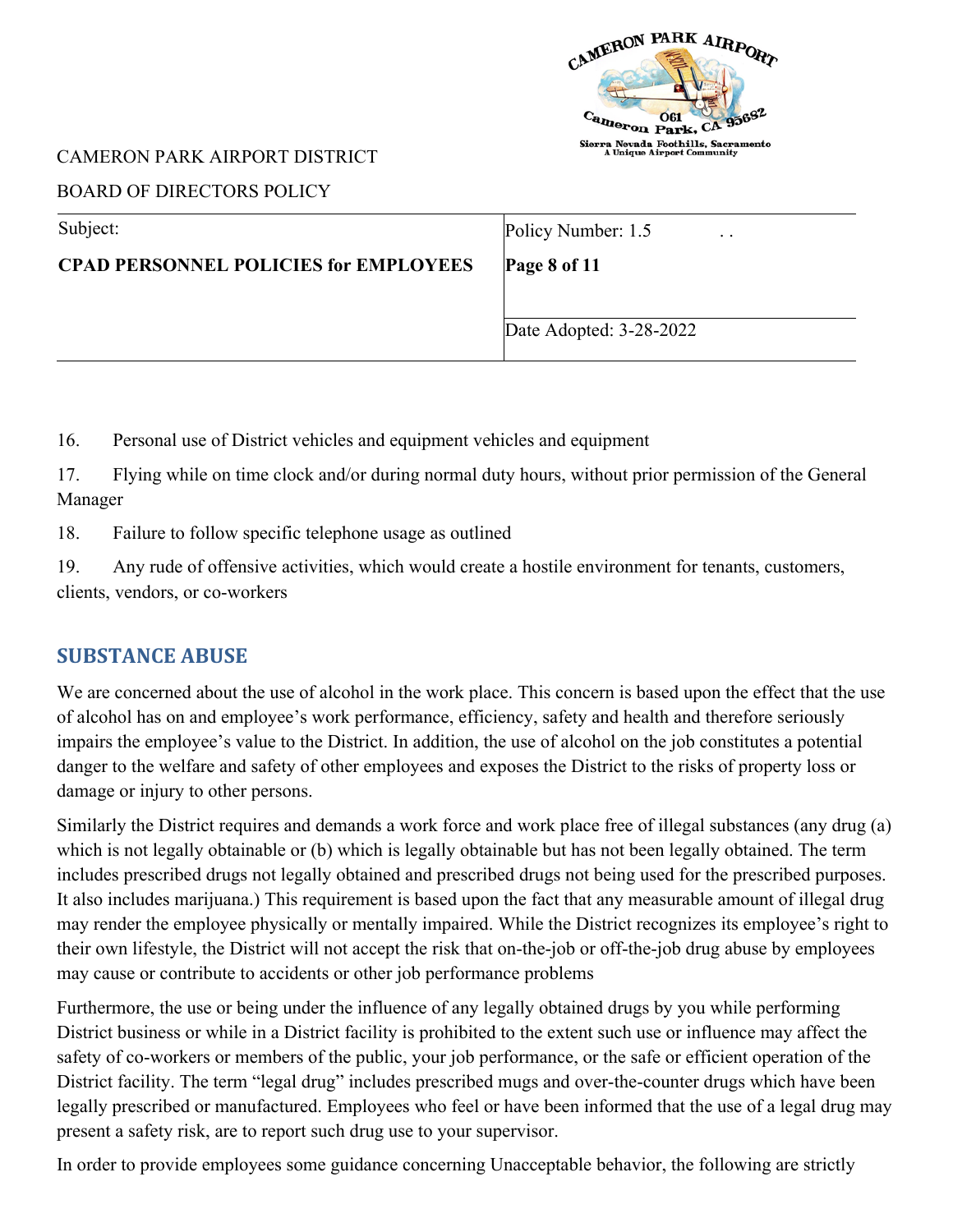

## BOARD OF DIRECTORS POLICY

| Subject:                                     | Policy Number: 1.5<br>$\ddot{\phantom{0}}$ |
|----------------------------------------------|--------------------------------------------|
| <b>CPAD PERSONNEL POLICIES for EMPLOYEES</b> | Page 9 of 11                               |
|                                              |                                            |
|                                              | Date Adopted: 3-28-2022                    |

prohibited by the District:

Possession, use or working under the influence of alcohol and/or an illegal substance

Distribution, sale or purchase of an illegal substance while on the job

Driving a District vehicle or equipment or your personal car on District time, while under the influence of alcohol or an illegal substance.

In order to enforce this procedure/the District reserves the right to conduct searches of District property and to implement other measures necessary to deter abuse of this procedure

The District will encourage and assist employees with chemical dependencies (alcohol or drugs) to seek treatment and/or rehabilitation. To this end, employees desiring such assistance should request a treatment or rehabilitation leave.

Any employee who violated the above rules and standards of conduct is subject to discipline, up to and including immediate discharge, even for a first violation. The District may also bring the matter to the attention of appropriate law enforcement authorities.

# **PERSONAL BUSINESS AT WORK**

You are at a place of work. You are expected to take care of your personal affairs when you are not at work. This includes receiving personal mail, cashing personal checks and using the District telephone for personal reasons.

You are permitted to use the District phones to place or receive personal calls while you are on the job as long as this practice does not become excessive. All calls to family and friends will be held on an absolute minimum. Long distance personal calls will be made in cases of immediate need only. All long distance calls will be logged on a telephone log providing all the requested information; purpose shall be PERSONAL. The calling party will be responsible for reimbursing CPAD for the call. Payment for these calls will be made as soon as the employee receives notice of amount due.

We are all proud of our facility, and know that employees will want to show their working location to both family and friends. Your supervisor will gladly arrange for such visits at a time which is convenient to all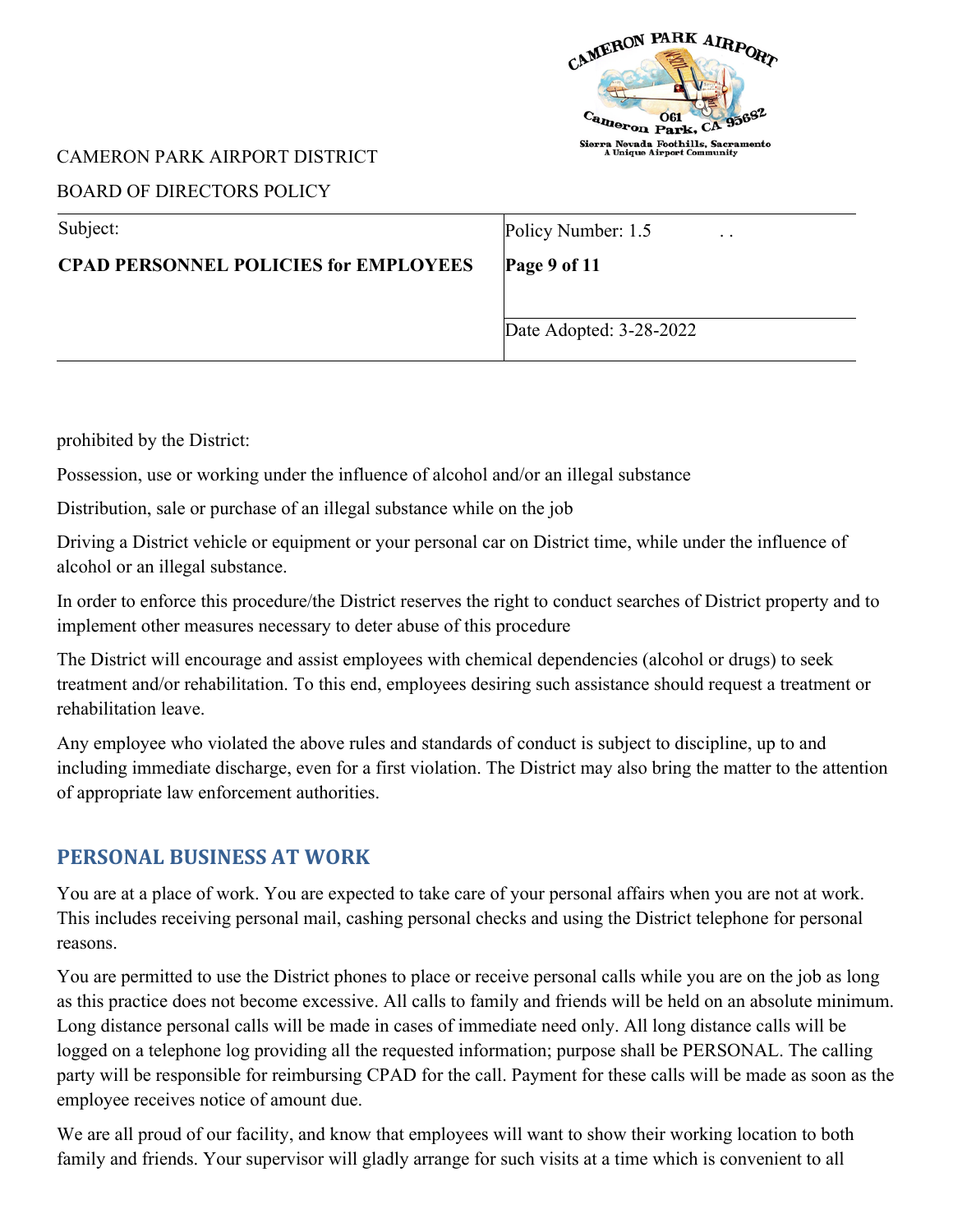

### BOARD OF DIRECTORS POLICY

| Subject:                                     | Policy Number: 1.5<br>$\cdot$ $\cdot$ |
|----------------------------------------------|---------------------------------------|
| <b>CPAD PERSONNEL POLICIES for EMPLOYEES</b> | <b>Page 10 of 11</b>                  |
|                                              |                                       |
|                                              | Date Adopted: 3-28-2022               |
|                                              |                                       |

concerned.

This is privilege extended by the District and should not be abused.

# **ATTENDANCE**

Attendance and punctuality are required and must be maintained. If you must be late or absent from work with a good reason, a previous arrangement with your supervisor is required. If this is not possible, you must call your supervisor or the administrative offices PRIOR to the start of your work day.

Always state the reason for your late arrival or absence and your expected date of return or when you should be expected to arrive at work. Excessive absenteeism or tardiness will not be tolerated and will lead to disciplinary action up to and including discharge.

If you fail to call in or show up for three (3) consecutive days you will be considered to have voluntarily quit at the close of business on the third (3) day, unless the reason for your absence has been accepted by your supervisor.

# **CUSTOMER AND CO-WORKING RELATIONS**

Every contact with a customer should result in a satisfied customer. Customers and co-workers should always be treated with the highest of professionalism and courtesy, even if the. customer does not reciprocate.

Remember the customers are the reason for the Cameron Park Airport District.

A violation of this procedure will result in disciplinary action, up to and including discharge.

# **OUTSIDE EMPLOYMENT**

Cameron Park Airport District has no objection to you holding another job as long as you meet the performance standards for your job with the District. The District asks that you think seriously about the effects that such